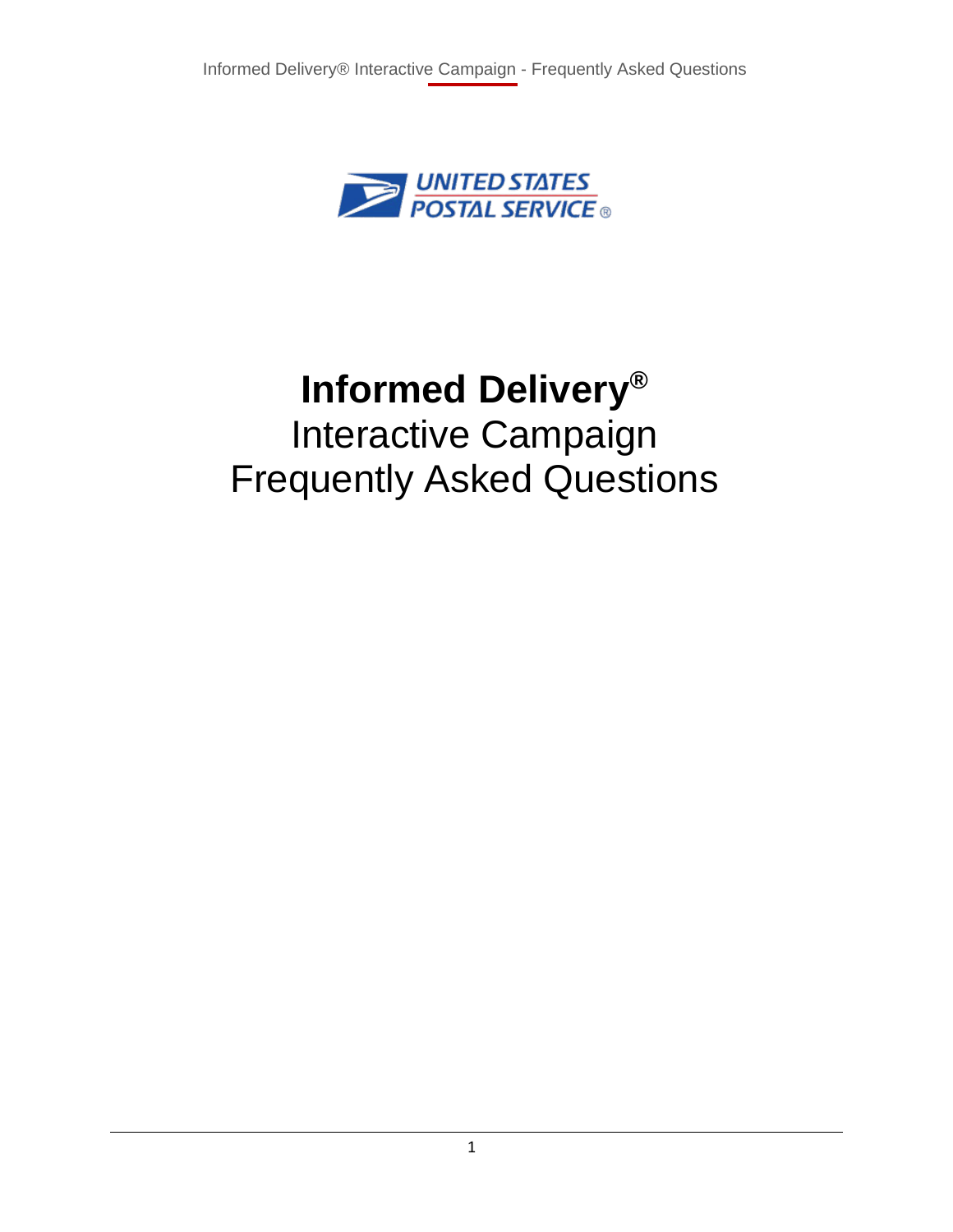# **Table of Contents**

| 1.  | Where can I learn more about Informed Delivery® interactive campaigns?  4                 |
|-----|-------------------------------------------------------------------------------------------|
| 2.  |                                                                                           |
| 3.  |                                                                                           |
| 4.  | Are letter-size and flat-size mailpieces included in Informed Delivery® notifications?  4 |
| 5.  | As a mailer, is there a way to have my mail excluded from Informed Delivery®?  4          |
| 6.  | How many days are the mailpiece images and campaigns available to consumers?  4           |
| 7.  | How many mailpiece images are included in Informed Delivery® notifications?Informed 5     |
| 8.  |                                                                                           |
| 9.  |                                                                                           |
| 10. |                                                                                           |
| 11. | Is there a fee for Informed Delivery® campaigns or will there be one in the future? 5     |
| 12. | When consumers move, will they still be able to see mailpiece images for maildelivered to |
| 13. | Why might I be unable to access my consumer dashboard, even if I am enrolled inInformed   |
|     |                                                                                           |
| 14. | Where can I find how many users and households are currently signed up forInformed        |
| 15. | What is the difference between a "Registered User" and an "Email-enabled User" for        |
| 16. |                                                                                           |
| 17. | How will USPS® know which consumers on my mailing list have Informed Delivery®?  6        |
| 18. |                                                                                           |
|     |                                                                                           |
| 19. |                                                                                           |
| 21. |                                                                                           |
| 22. |                                                                                           |
| 23. |                                                                                           |
| 24. |                                                                                           |
| 25. |                                                                                           |
| 26. |                                                                                           |
| 27. | Can mailers have their Mail Service Provider (MSP) initiate and analyze Informed Delivery |
| 28. |                                                                                           |
|     |                                                                                           |
| 29. | Can elements of a campaign be created separately or by different team members?  9         |
| 30. | What is a Mailer Identifier (MID) and why do I need one? How can I apply for a MID?  9    |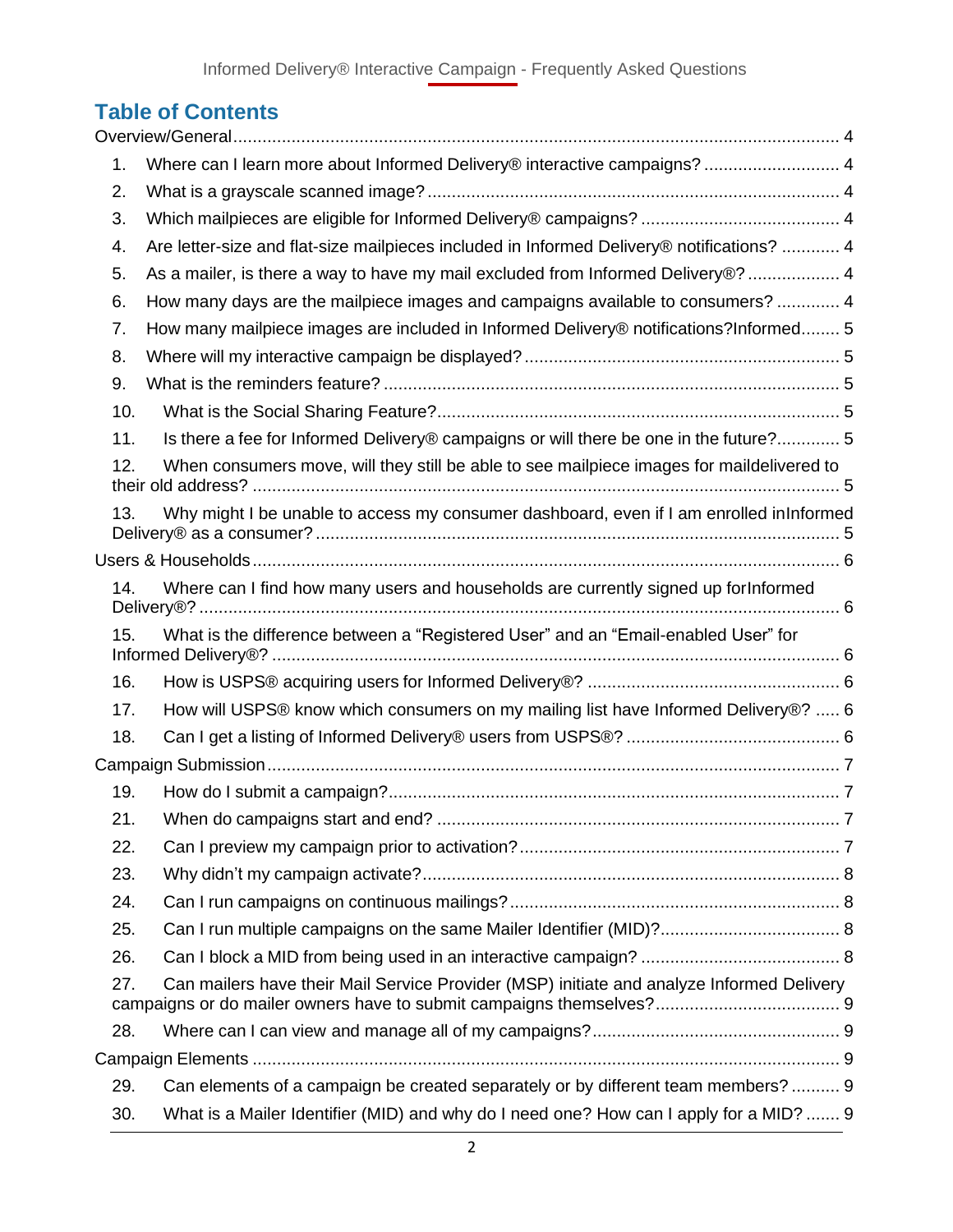| 31.         | Do mailers have to use a unique Mailer Identifier (MID) for Informed Delivery campaigns?                                                                                                                                                                                |  |
|-------------|-------------------------------------------------------------------------------------------------------------------------------------------------------------------------------------------------------------------------------------------------------------------------|--|
| 32.         | If I have a mailing that uses multiple Mailer Identifiers (MIDs) on the mailpieces, but allthe<br>Informed Delivery® campaign details are the same, would it be considered one Informed Delivery                                                                        |  |
| 33.<br>one? | What is a Customer Registration Identification number (CRID)? When and why do Ineed<br>10                                                                                                                                                                               |  |
| 34.         | What is a Service Type Identifier (STID)? How does it relate to Informed Delivery®? 10                                                                                                                                                                                  |  |
| 35.         | Can I conduct multiple interactive campaigns at once? If yes, how?  10                                                                                                                                                                                                  |  |
| 36.         |                                                                                                                                                                                                                                                                         |  |
| 37.         |                                                                                                                                                                                                                                                                         |  |
| 38.         |                                                                                                                                                                                                                                                                         |  |
| 39.         | What are Ride-along Images and Representative Images? Are both images requiredfor an                                                                                                                                                                                    |  |
| 40.         | Are there specific creative requirements for Ride-along Images and Representative                                                                                                                                                                                       |  |
| 41.         | What URL can I use for my campaign and how can I track click-throughs? 11                                                                                                                                                                                               |  |
| 42.         |                                                                                                                                                                                                                                                                         |  |
|             |                                                                                                                                                                                                                                                                         |  |
| 43.         | What sort of data will mailers get from USPS®? Do mailers have to share data with USPS?<br>12                                                                                                                                                                           |  |
| 44.         | What type of Pre-campaign data does the Postal Service® provide participating mailers? 12                                                                                                                                                                               |  |
| 45.         | How long is campaign data available to organizations in the Mailer Campaign Portal?  12                                                                                                                                                                                 |  |
| 46.         | What type of Post-campaign data does the Postal Service® provide participatingmailers in                                                                                                                                                                                |  |
| 47.         | What type of Post-campaign data does the Postal Service® provide participatingmailers in                                                                                                                                                                                |  |
| 48.         | In my Summary Report, why might the campaign email open rate be irregularly high(e.g.,                                                                                                                                                                                  |  |
| 49.         | In my Summary Report, why might the percentage of physical pieces included inemail seem                                                                                                                                                                                 |  |
|             |                                                                                                                                                                                                                                                                         |  |
| 50.         | Is the Mailer Campaign Portal available to all interested organizations?  13                                                                                                                                                                                            |  |
| 51.         |                                                                                                                                                                                                                                                                         |  |
| 52.         |                                                                                                                                                                                                                                                                         |  |
| 53.         | How do I view Post-campaign Analyses in the Mailer Campaign Portal?  14                                                                                                                                                                                                 |  |
| 54.         | I am using vendor software (e.g., Quadient, BCC, etc.) to submit my Informed Delivery<br>interactive campaigns via PostalOne!. Can I access Post-campaign reports in the Mailer<br>Campaign Portal or does the software provider have to provide the reports for me? 14 |  |
|             |                                                                                                                                                                                                                                                                         |  |
| 55.         |                                                                                                                                                                                                                                                                         |  |
|             |                                                                                                                                                                                                                                                                         |  |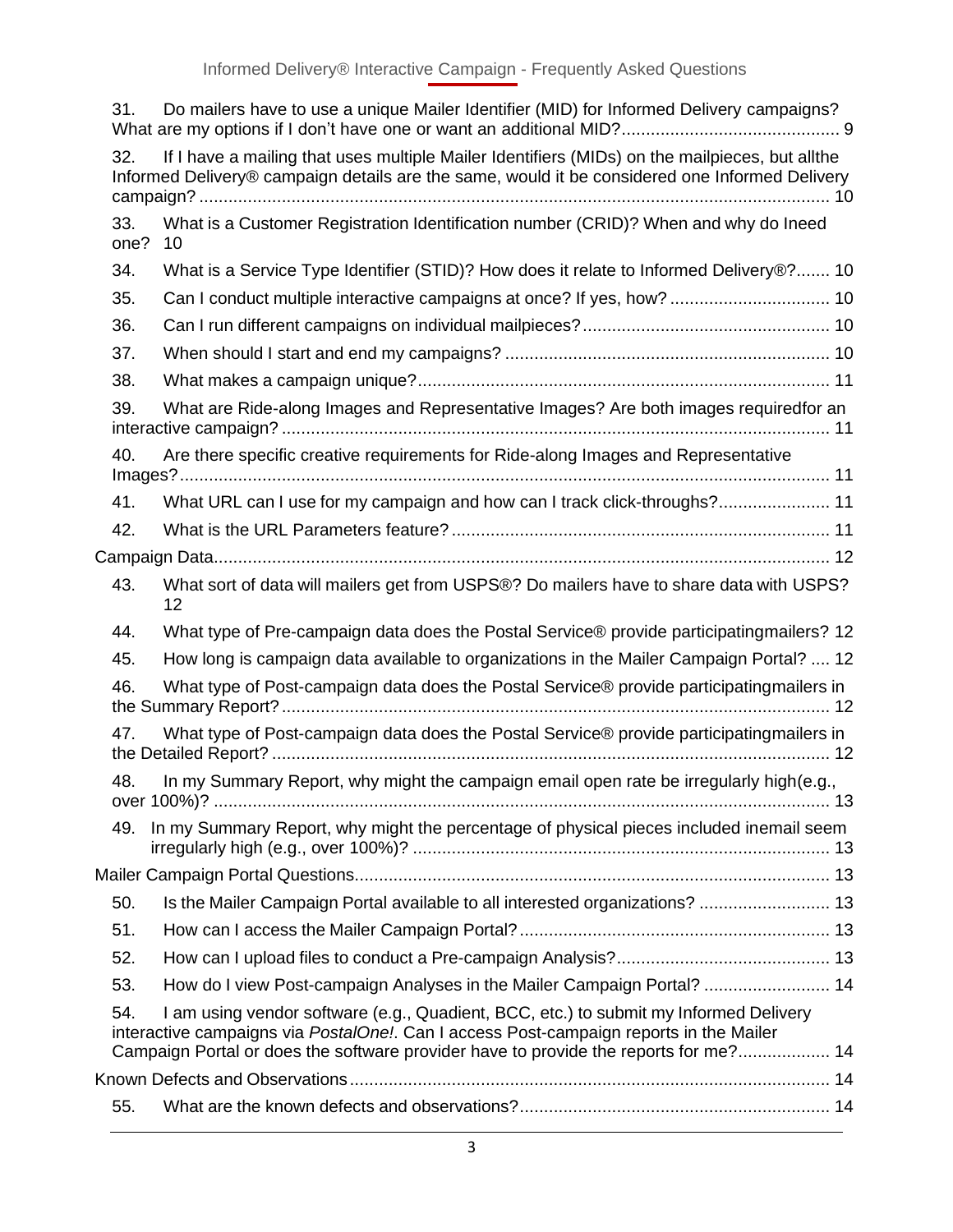# <span id="page-3-0"></span>**Overview/General**

# <span id="page-3-1"></span>**1. Where can I learn more about Informed Delivery® interactive campaigns?**

Review the *Informed Delivery Overview*, *Interactive Campaign Guide*, and *Campaign Image Requirements* available on the [Informed Delivery for Business Mailers](http://www.usps.com/informeddeliverycampaigns) website for detailed information on interactive campaigns.

# <span id="page-3-2"></span>**2. What is a grayscale scanned image?**

During the process of sorting the mail, USPS<sup>®</sup> digitally images the address side of every letter-size mailpiece that runs through automation equipment. (USPS does not capture images of flat-size mail.) USPS uses these images to provide digital notifications to Informed Delivery users in advance of the delivery of physical mail.

# <span id="page-3-3"></span>**3. Which mailpieces are eligible for Informed Delivery® campaigns?**

Informed Delivery interactive campaigns can be conducted on all letter-size mailpieces that are scanned on USPS automation equipment, regardless of the class of mail. At this time, not all flat-size mailpieces are scanned through automation equipment and USPS does not provide images of flats to consumers. We do, however, ingest scans from Carrier Route bundles that are present in the Informed Visibility platform. USPS requires mailers conducting a campaign on flat-size pieces to include a Representative Image. If no campaign is conducted on flat-size pieces, consumers will only see a message stating, "A mailpiece for which we don't currently have an image is included in today's mail" if a flat scan is detected.

#### <span id="page-3-4"></span>**4. Are letter-size and flat-size mailpieces included in Informed Delivery® notifications?**

Images are only provided for letter-size mailpieces that are processed through automation equipment. Visibility for campaigns on flat-size mail is limited due to how flats are processed. USPS began ingesting Carrier Route bundle scans for flat-size mail in December 2017, which resulted in increased visibility. There is still room to improve, however, and we are continuing to test ways to improve visibility for flats.

#### <span id="page-3-5"></span>**5. As a mailer, is there a way to have my mail excluded from Informed Delivery®?**

Although mailers do not have to conduct Informed Delivery campaigns, there is no option for organizations to opt-out of having their mail included in Informed Delivery dashboard or email notifications.

#### <span id="page-3-6"></span>**6. How many days are the mailpiece images and campaigns available to consumers?**

Mailpiece images will appear on the Informed Delivery online dashboard for a seven-day period. If a user has opted-in to receive email notifications, he or she may access those images as long as they retain those emails. Links to campaigns are active as long as the website URL is active.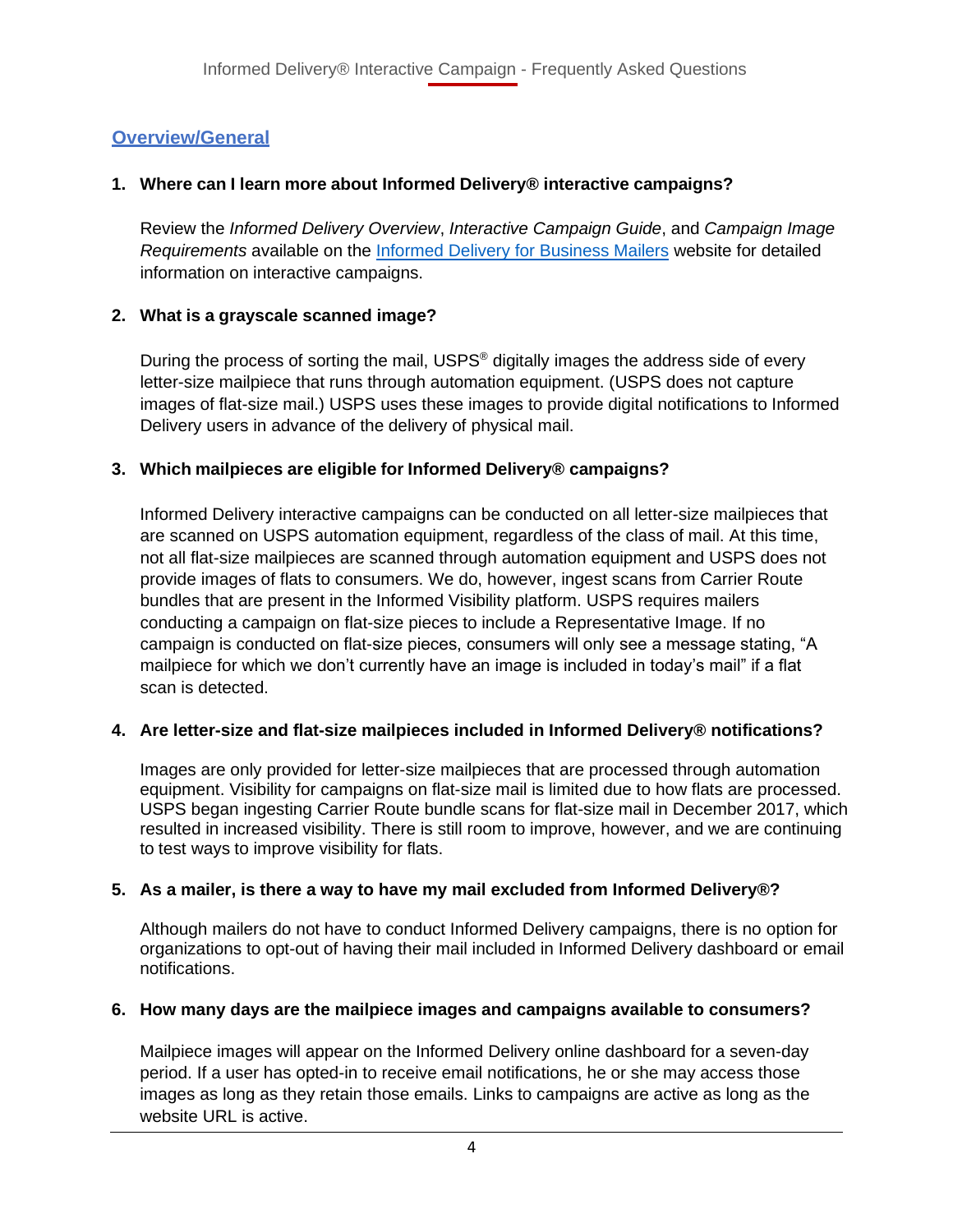# <span id="page-4-0"></span>**7. How many mailpiece images are included in Informed Delivery® notifications?Informed**

Delivery users will see up to 10 mailpiece images in the email notification. The remainder of their household's mailpiece images are available on the online dashboard.

# <span id="page-4-1"></span>**8. Where will my interactive campaign be displayed?**

On the dashboard, and in the Daily Digest email interactive campaigns will generally be shown at the top of the mailpiece stack, above other grayscale, scanned mailpiece images. Package tracking information will appear below all mail images in the email notification and on a separate page for the dashboard. Interactive campaigns may also be shown in emails scheduled by users with the reminders feature. On the Dashboard, users also have the option to share interactive campaign target URLs to Facebook<sup>®</sup> with the Social Sharing feature.

#### <span id="page-4-2"></span>**9. What is the reminders feature?**

The reminders feature enables users to set and receive a reminder by email about specific mailpieces. A user viewing their Daily Digest can select the "Set a Reminder" button beside an eligible mailpiece (any letter with a greyscale or representative image). The user can then select a date to receive a reminder email including the mailpiece image and any associated digital content. At this time, reminders can only be scheduled for the lesser of ten days after the mailpiece has been delivered or the campaign expiration date (if applicable).

# <span id="page-4-3"></span>**10. What is the Social Sharing Feature?**

The Social Sharing feature enables users to share interactive campaign target URLs to Facebook. When a consumer shares a campaign from their Informed Delivery® Dashboard,a Facebook post is auto-populated using the target URL's Open [Graph](https://developers.facebook.com/docs/sharing/webmasters/#markup) tags (if applicable). Users can preview the post, supplement it with a caption, and then post to Facebook. Users are not permitted to share actual mailpieces to Facebook.

# <span id="page-4-4"></span>**11. Is there a fee for Informed Delivery**® **campaigns or will there be one in the future?**

At this time, conducting an Informed Delivery interactive campaign with a Ride-along Image or dual campaign (Ride-along and Representative Image) is provided at no additional cost to mailers. The Postal Service® does, however, reserve the right to monetize new aspects of Informed Delivery in the future.

#### <span id="page-4-5"></span>**12. When consumers move, will they still be able to see mailpiece images for mail delivered to their old address?**

Refer to the *Informed Delivery [FAQs](https://www.usps.com/faqs/informeddelivery-faqs.htm)* for information on this topic.

# <span id="page-4-6"></span>**13. Why might I be unable to access my consumer dashboard, even if I am enrolled in Informed Delivery® as a consumer?**

If a mailer accesses his or her business account in the [Business Customer Gateway \(BCG\),](https://gateway.usps.com/eAdmin/view/signin)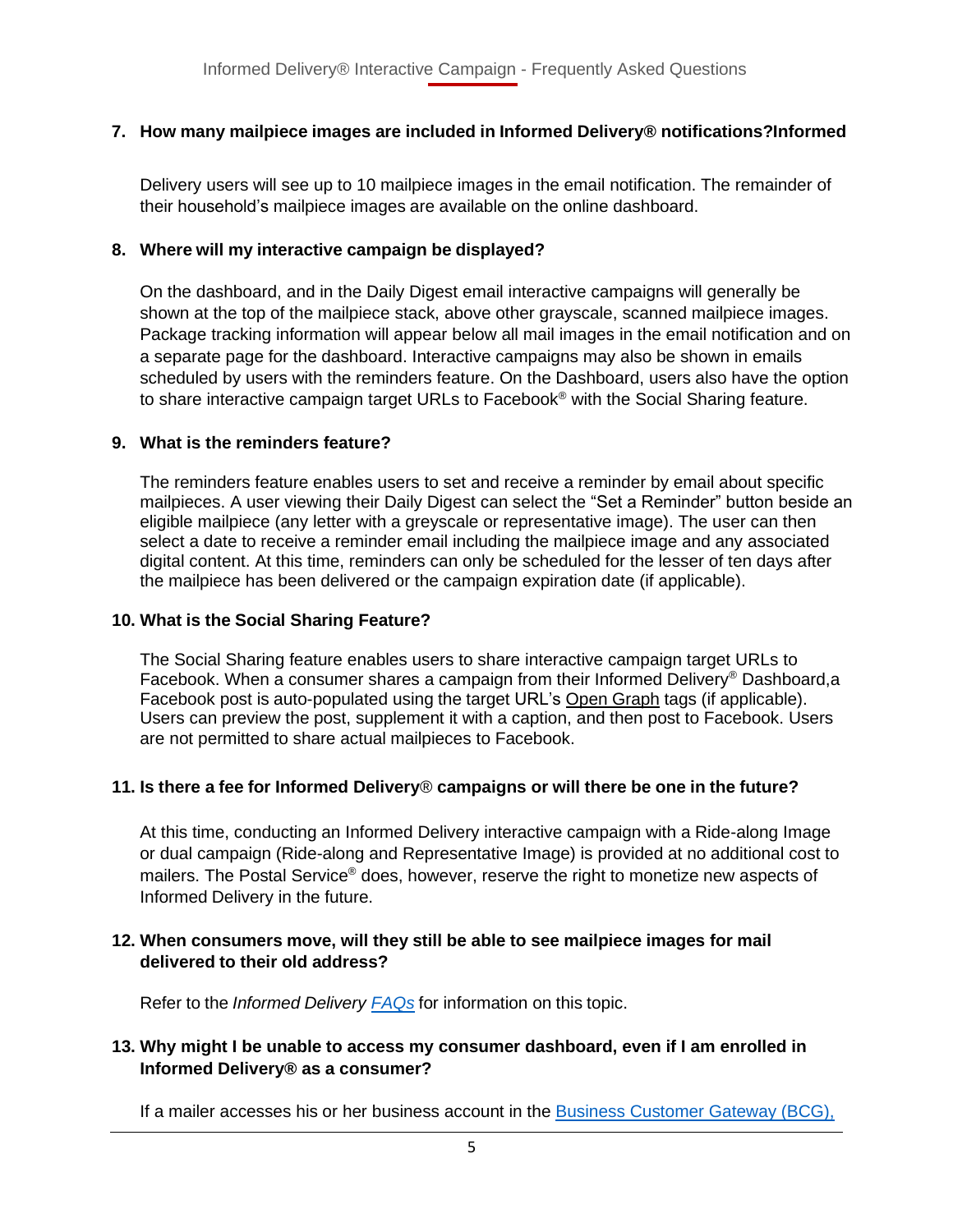and then attempts to log in to their consumer account afterwards, *[usps.com](https://www.usps.com/)*® may only recognize the BCG business account credentials. Simply log out, clear the browser's search history and cookies, and log back in to fix this problem.

# <span id="page-5-0"></span>**Users & Households**

#### <span id="page-5-1"></span>**14. Where can I find how many users and households are currently signed up for Informed Delivery®?**

USPS maintains the *Users and Households Data (Excel)* file, broken down by 3- and 5- digit ZIP Codes™, which is available for download on the [Informed Delivery for Business](http://www.usps.com/informeddeliverycampaigns) [Mailers](http://www.usps.com/informeddeliverycampaigns) website. This file is updated weekly.

#### <span id="page-5-2"></span>**15. What is the difference between a "Registered User" and an "Email-enabled User" for Informed Delivery®?**

All Informed Delivery users have a dashboard that displays Informed Delivery images and package tracking information and is accessible on *[usps.com](https://www.usps.com/)* or via the USPS Mobile® app. The number of "Registered Users" represents this full number of Informed Delivery subscribers. "Email-enabled Users" represent the number of "Registered Users" that have opted-in to receive Informed Delivery email notifications in addition to their dashboard. The *Users and Households Data (Excel)* file, which is available for download on the [Informed Delivery for Business Mailers](http://www.usps.com/informeddeliverycampaigns) website, shows the breakdown of"Registered Users" and "Email-enabled Users.

#### <span id="page-5-3"></span>**16. How is USPS® acquiring users for Informed Delivery®?**

USPS promotes Informed Delivery using traditional marketing and acquisition efforts, such as Direct Mail, email, retail signage, etc. Interested consumers can register for a personal account on *[usps.com](https://www.usps.com/)* and then sign up for Informed Delivery. For more information, go to [consumer-related](https://www.usps.com/faqs/informeddelivery-faqs.htm) FAQs.

#### <span id="page-5-4"></span>**17. How will USPS® know which consumers on my mailing list have Informed Delivery®?**

USPS maintains the list of Informed Delivery users and their email addresses. Organizations conduct mailings as usual, and USPS applies an interactive campaign to an Informed Delivery user when a mailpiece is processed on automation equipment, prior to delivery.

#### <span id="page-5-5"></span>**18. Can I get a listing of Informed Delivery® users from USPS®?**

No. USPS cannot legally provide names or addresses of customers or Informed Delivery users to mailers.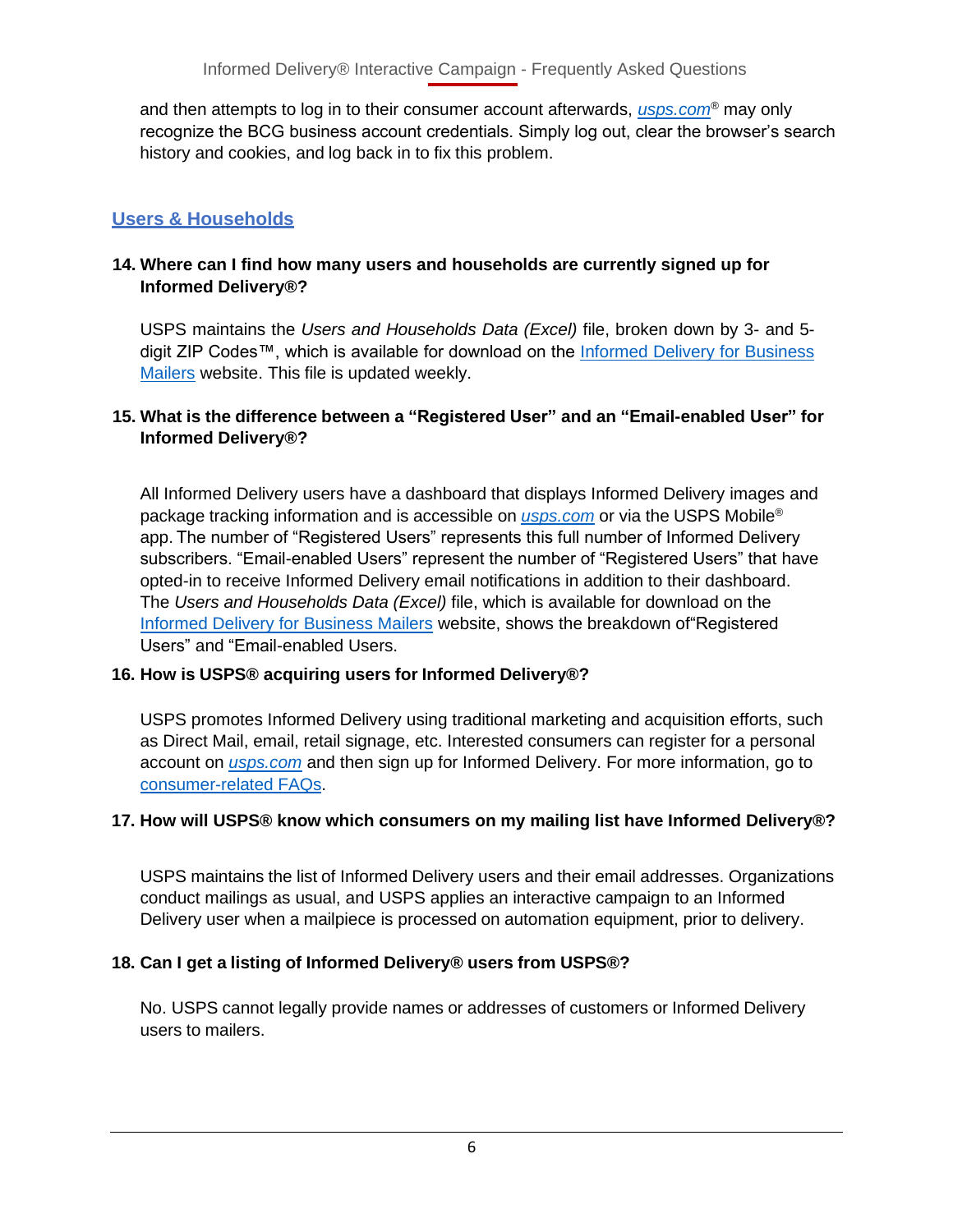# <span id="page-6-0"></span>**Campaign Submission**

# <span id="page-6-1"></span>**19. How do I submit a campaign?**

There are two ways to submit an Informed Delivery® interactive campaign: electronically via *PostalOne!*® or manual entry via the Mailer Campaign Portal (MCP). The *PostalOne!* team, which can be reached directly by emailing [USPSInformedDeliveryeDoc@usps.gov,](mailto:USPSInformedDeliveryeDoc@usps.gov) provides programming requirements and facilitates the required Customer Acceptance Testing (CAT) process. The self-service Mailer Campaign Portal provides mailers the ability to enter and initiate interactive campaigns, view campaign data and results, create campaign templates, store media, and more, all in one convenient location through the USPS® [Business](https://gateway.usps.com/eAdmin/view/signin) [Customer](https://gateway.usps.com/eAdmin/view/signin) Gateway (BCG).

# **20. How many days prior to the campaign start date do I need to submit a campaign?**

All campaign information should be submitted by 12:59 PM local time the day before the campaign start date. This is a **requirement** for campaigns entered in the Mailer Campaign Portal and highly recommended for campaigns submitted via *PostalOne!*® .

#### <span id="page-6-2"></span>**21. When do campaigns start and end?**

Campaigns begin and end at midnight of the campaign start and end dates chosen by the mailer. For example, if a campaign start date is Wednesday, December 20, the campaign would first be applied the morning of December 20 (at 12:00:01 AM) to mail that was processed the evening of December 19 and morning of December 20. If the end date is Wednesday, December 27, the campaign would be applied for the final time the morning of



# <span id="page-6-3"></span>**22. Can I preview my campaign prior to activation?**

**23.** The functionality to preview an email or dashboard view of a campaign is available in the self-service Mailer Campaign Portal. As of Thursday, October 21, 2021, Informed Delivery sends email previews under a new email domain:

[USPSInformeddelivery@email.informeddelivery.usps.com.](mailto:USPSInformeddelivery@email.informeddelivery.usps.com) We advise that you save the new email domain to your contacts to ensure the email previews go to your inbox and not your spam folders.

As of August 2018, properly prepared *PostalOne!* campaigns flow into the Mailer Campaign Portal for the purposes of viewing, cancelling, andreporting. Draft campaigns are subject to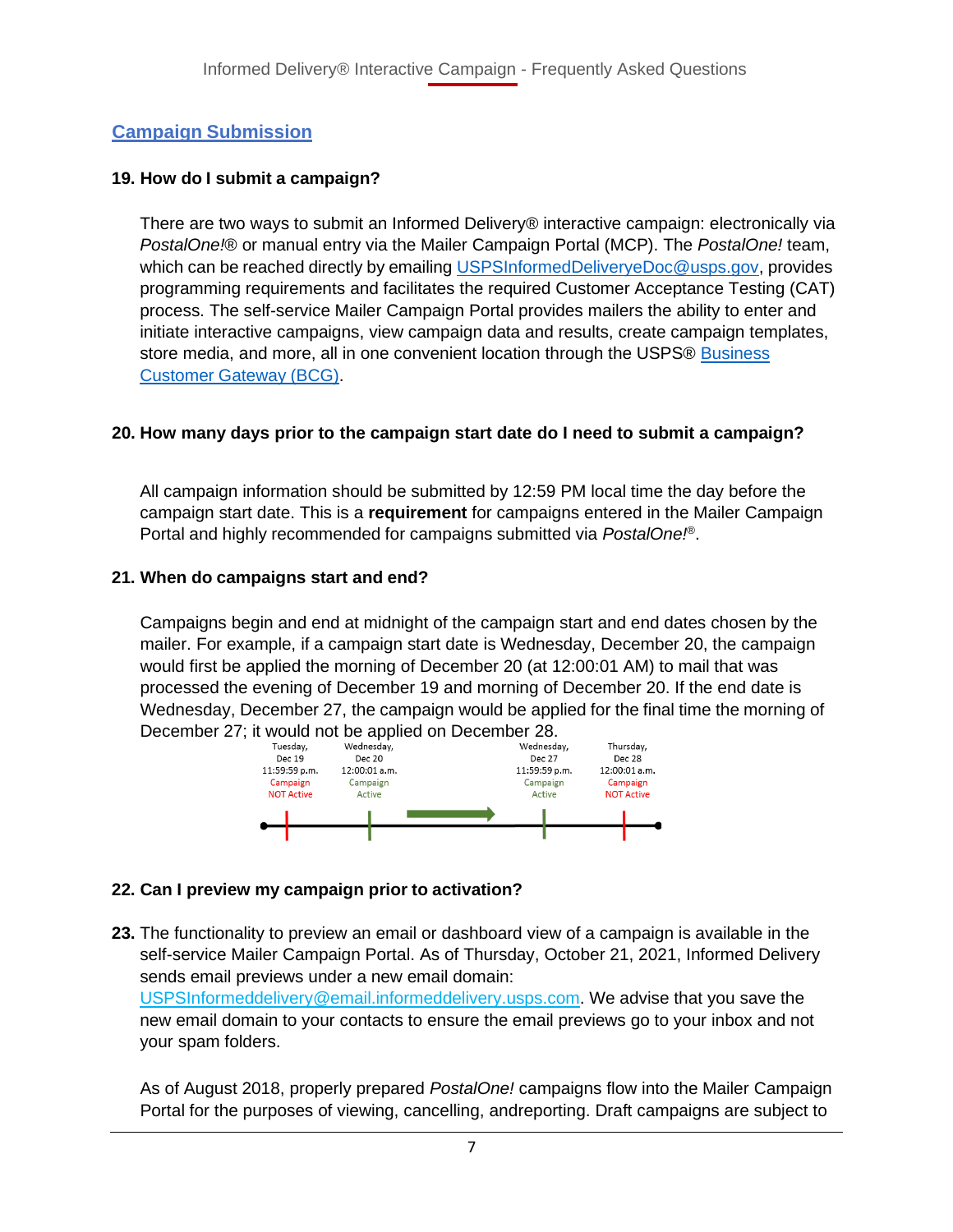deletion 30 days after creation. Reference resources on the [Informed Delivery for Business](http://www.usps.com/informeddeliverycampaigns)  [Mailers](http://www.usps.com/informeddeliverycampaigns) website to learn more about navigating the Portal.

# <span id="page-7-0"></span>**24. Why didn't my campaign activate?**

Typically, when a campaign does not activate, it is due to one of the reasons listed below.

- The mailpiece was delivered before the campaign start date or after the campaign end date, so the campaign would not be applied.
- The Mailer Identifier (MID) entered/submitted for the campaign was not the MID on the actual mailpiece.
- The Intelligent Mail® barcode (IMb®) on the mailpiece fell outside of the IMb Serial Number Range provided. To determine the serial number of the mailpiece, you will need to decode the [mailpiece's](https://secure-web.cisco.com/1KZ3i7NgsTqieXjaQZqHV4NRfcZTFrz48_mtsnmtGqrHsAowY2RI2vGGBOHe7YbQJWWj99vxWA0cdghS8JrSBm75ggAU37gB71xITbf96MX64A-rMAJO8EZPxscggKUIdkZsEUNkec7Ro8yezk4nCgsIm6AoVb7ZS0sYsAqMsvBBdj1dXpw-JCqH_Ejnfonkzg4LaIKluwaRXEkGEyzQu5ndF7TtzWOKjvIvZDkqgXQMw7dPsVvkROoqFJgT070h9JJM26teUKRq_cwJOu1HCaExgl8LVJPHiapEPrhH6GC5NtJdYRjDJd-8fkjEkCBhOMS7LuJWXedwd62uVfU20v5sU7_3VKqCmRQ9t2_eA4MIF5rMBohkSpZ8bQS5AxPiu08jTLv5n5JnXF7O1UZFyGi-nO1261RX16SVQghKcA6a9fhO7tiHLo_ZE6O3UCo9h3P4NlY1JFhSSsCTHJzWAeFJ81U7zhkzx4vaooBDy2ZJA2QkhnvN55Bz5HTg09BwwEK3uWB_dYTDIUWOvrmJJ9Q/https%3A%2F%2Fpostalpro.usps.com%2Ftools%2Fencoder) IMb.
- The IMb on the mailpiece was not legible, it had print issues, or it did not contain an 11-digit Delivery Point Code.
- If the mailpiece was flat-size (e.g., magazine or catalogue), it may not have been processed through USPS® automation equipment. Flat-size mail has less visibility than letters/postcards due to how it is processed. There are occasions where lettersize mail may bypass scanning as well. If you do IMb tracking, you can check those records to see if there was scan activity.
- Lastly, it is possible that you may have encountered a rare defect within the Mailer Campaign Portal related to campaign activation. We recommend checking your campaign status on its start date to validate that it has activated. See the full list of known defects at the bottom of this document.

# <span id="page-7-1"></span>**25. Can I run campaigns on continuous mailings?**

Yes. This requires the entry of campaigns on a daily basis, however, as well as close coordination with the presort/processing team or vendor. Campaigns on continuous mailings may best be facilitated through the *PostalOne!* process. As a reminder, every campaign— if not run at the MID level—must have a unique and sequential IMb serial number range. In some cases, the vendor may overwrite a partial IMb printed by the mail owner, so working closely together to gather the proper campaign elements is a must.

# <span id="page-7-2"></span>**26. Can I run multiple campaigns on the same Mailer Identifier (MID)?**

Yes. Mailers can conduct multiple campaigns on the same MID if the campaigns run sequentially or if they provide unique and sequential IMb serialranges for each campaign.

# <span id="page-7-3"></span>**27. Can I block a MID from being used in an interactive campaign?**

Yes. A formal written request to block a MID can be made by the MID owner by contacting **[USPSInformedDeliveryCampaigns@usps.gov.](mailto:USPSInformedDeliveryCampaigns@usps.gov)** You will need to provide the MID, your CRID, your Company Name, and your BCG role for the Mailer Campaign Portal (Admin, BSA, User, etc).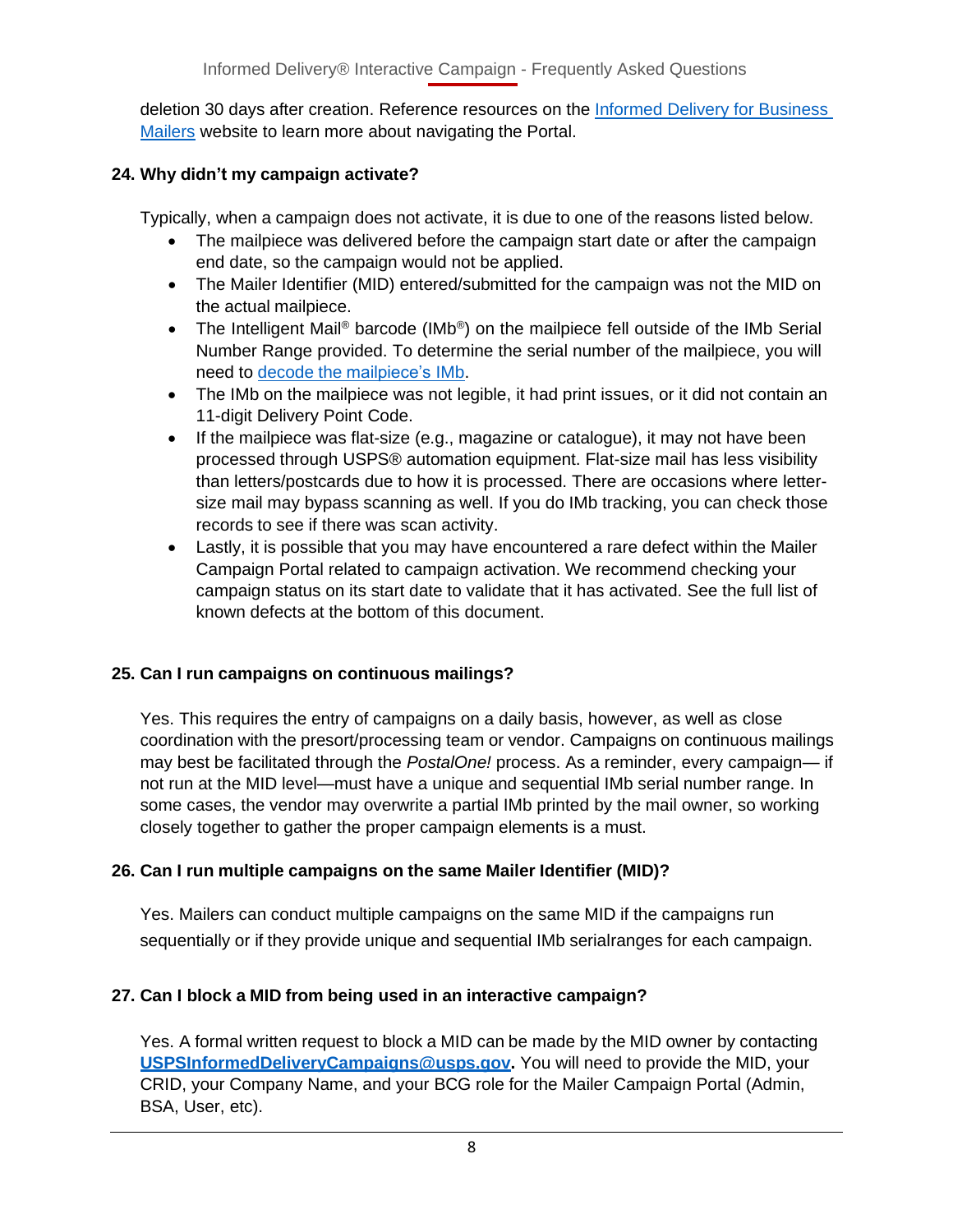#### <span id="page-8-0"></span>**28. Can mailers have their Mail Service Provider (MSP) initiate and analyze Informed Delivery campaigns or do mailer owners have to submit campaigns themselves?**

MSPs can initiate and analyze campaigns on behalf of the mail owner. MSPs are critical to the process of using the MID on the mailpiece and, in most cases, applying the Serial Number range within the IMb. It is importantto note that whichever organization inputs the campaign has access to the campaign data, management, and reports.

#### <span id="page-8-1"></span>**29. Where can I can view and manage all of my campaigns?**

Organizations that use the Mailer Campaign Portal to enter campaigns can view all campaigns (Draft, Submitted, Active, Cancelled, and Completed) in the Portal. A *Mailer Campaign Portal User Guide* is available on the [Informed Delivery for Business Mailers](http://www.usps.com/informeddeliverycampaigns) website. At this time, mailers submitting campaigns through *PostalOne!®* need to edit and manage their campaigns using *PostalOne!*. However, campaigns entered through *PostalOne!*  flow into the Portal for the purposes of viewing campaigns, cancelling campaigns, and Post-Campaign reporting.

#### <span id="page-8-2"></span>**Campaign Elements**

#### <span id="page-8-3"></span>**30. Can elements of a campaign be created separately or by different team members?**

Yes. USPS® understands that many people may be involved in the development of an Informed Delivery® campaign, including gathering necessary campaign elements (e.g., the MID, IMb/Serial Number range, start/end dates, images, URL, etc.). However, one person must work in the Mailer Campaign Portal orwith the *PostalOne!*® Customer Acceptance Testing (CAT) team to ensure all campaign elements and content are complete. If organizations delegate Informed Delivery campaigns to an MSP, they must work though the MSP's representative to access their campaign information.

#### <span id="page-8-4"></span>**31. What is a Mailer Identifier (MID) and why do I need one? How can I apply for a MID?**

The MID is a field within the IMb that is used to identify mailers; a MID is required in the IMb. A MID is assigned by USPS® to a mail owner, mailing agent, or other service providers who request one. A MID is either a 9-digit or a 6-digit numeric code and is assigned based on annual mail volume. MID's are assigned through centralizedUSPS processes, generally through the Mailer ID system on the [Business Customer](https://gateway.usps.com/eAdmin/view/signin) [Gateway \(BCG\).](https://gateway.usps.com/eAdmin/view/signin) Refer to the *User Access to Electronic Mailing Information and Reports Guide* on PostalPro for step-by-step instructions on using the MID system.

#### <span id="page-8-5"></span>**32. Do mailers have to use a unique Mailer Identifier (MID) for Informed Delivery campaigns? What are my options if I don't have one or want an additional MID?**

The MID does not have to be unique to a single campaign, however, the MID on the mailpiece does trigger the interactive campaign. An interactive campaign is applied based on the MID only or, more commonly, a combination of the MID and Serial Number range within the IMb on the mailpiece. Over 95% of campaigns conducted use the MID and IMb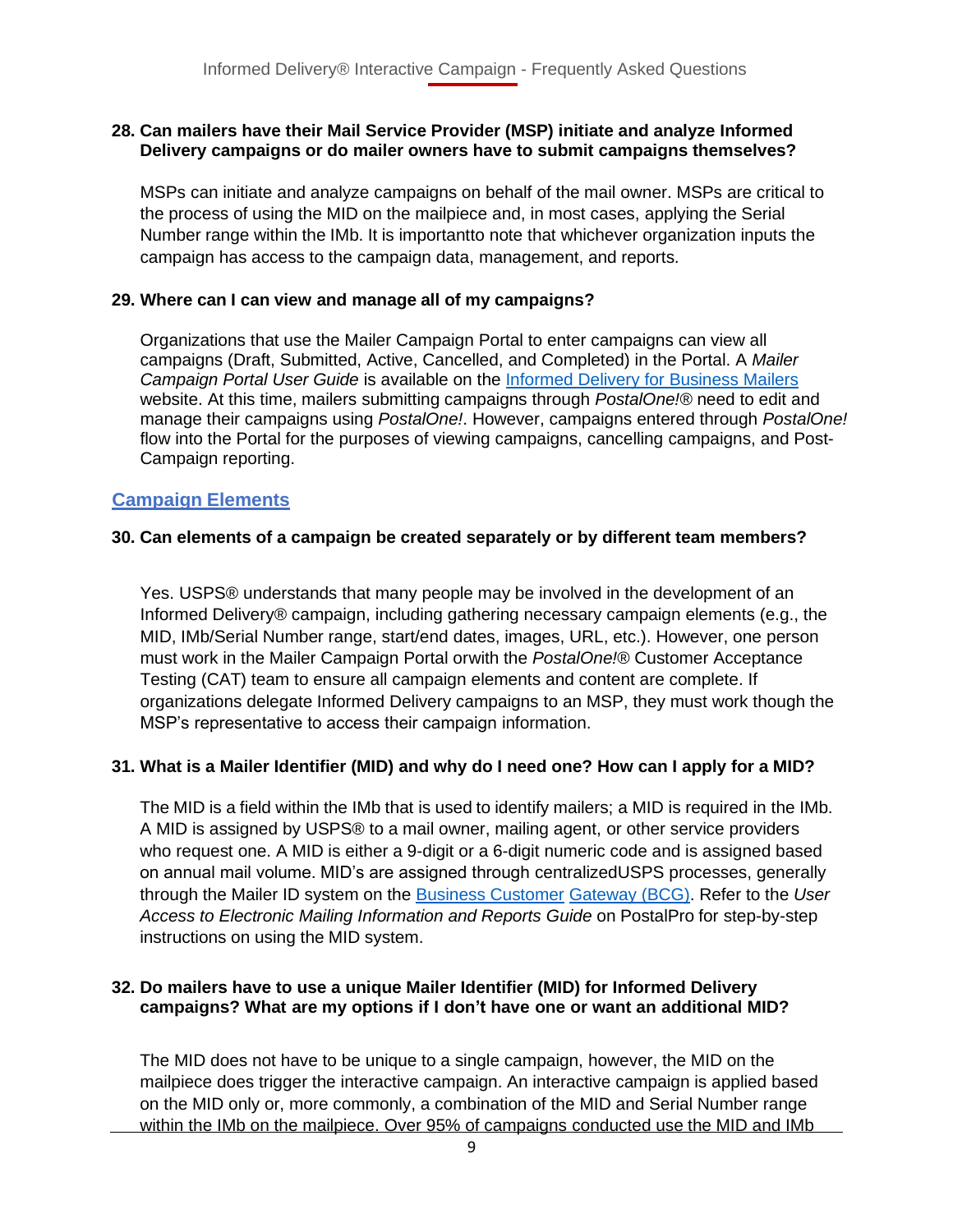Serial Number approach.

#### <span id="page-9-0"></span>**33. If I have a mailing that uses multiple Mailer Identifiers (MIDs) on the mailpieces, but all the Informed Delivery**® **campaign details are the same, would it be considered one Informed Delivery campaign?**

No. Informed Delivery campaigns are triggered by the MID in the IMb®, so a separate campaign would need to be created for each MID used. Many of the campaign elements can be the same (e.g., Brand Display Name, Campaign Title, etc.), evenif more than one MID is used.

# <span id="page-9-1"></span>**34. What is a Customer Registration Identification number (CRID)? When and why do I need one?**

A CRID is a USPS® generated numeric code of up to 15 digits that uniquely identifies a business at a location. Each MID is owned by a single CRID at any giventime, and each mailing permit is owned by a single CRID at any given time. There is no association with CRIDs triggering interactive campaigns, however, the CRID is used/considered for seeing *PostalOne!®* campaigns in the Mailer Campaign Portal.

# <span id="page-9-2"></span>**35. What is a Service Type Identifier (STID)? How does it relate to Informed Delivery®?**

The STID defines the mailpiece as full-service or basic and is also used to determine the disposition of undeliverable-as-addressed (UAA) mail and the form of address correction that a mailer desires, if any. The STID is not relevant to Informed Delivery. Informed Delivery only uses the MID, IMb® Serial Number range, and the 11-digit Delivery Point Code.

#### <span id="page-9-3"></span>**36. Can I conduct multiple interactive campaigns at once? If yes, how?**

Yes. As long as the Serial Number ranges within the IMb® do notoverlap while the campaigns are active, mailers can run multiple campaigns at once.

# <span id="page-9-4"></span>**37. Can I run different campaigns on individual mailpieces?**

Not at this time. USPS® offered the ability to run Personalized (mailpiece-level) campaigns via *PostalOne!*® as a test from April to July 2018. Testing has been halted at this time while findings are addressed. Personalized campaigns will allow mailers and Mail Service Providers to provide a different target URL and/or image to each person in their mailing list. Alternately, it removes the requirement to have a unique and sequential IMb<sup>®</sup> serial number range for each campaign. The implementation date for personalized campaigns is not known at this time.

# <span id="page-9-5"></span>**38. When should I start and end my campaigns?**

USPS® suggests that mailers start their campaign three days before and end three days after the target in-home dates. The in-home dates are based on the class of mail, how the mail is sorted, and where it is entered.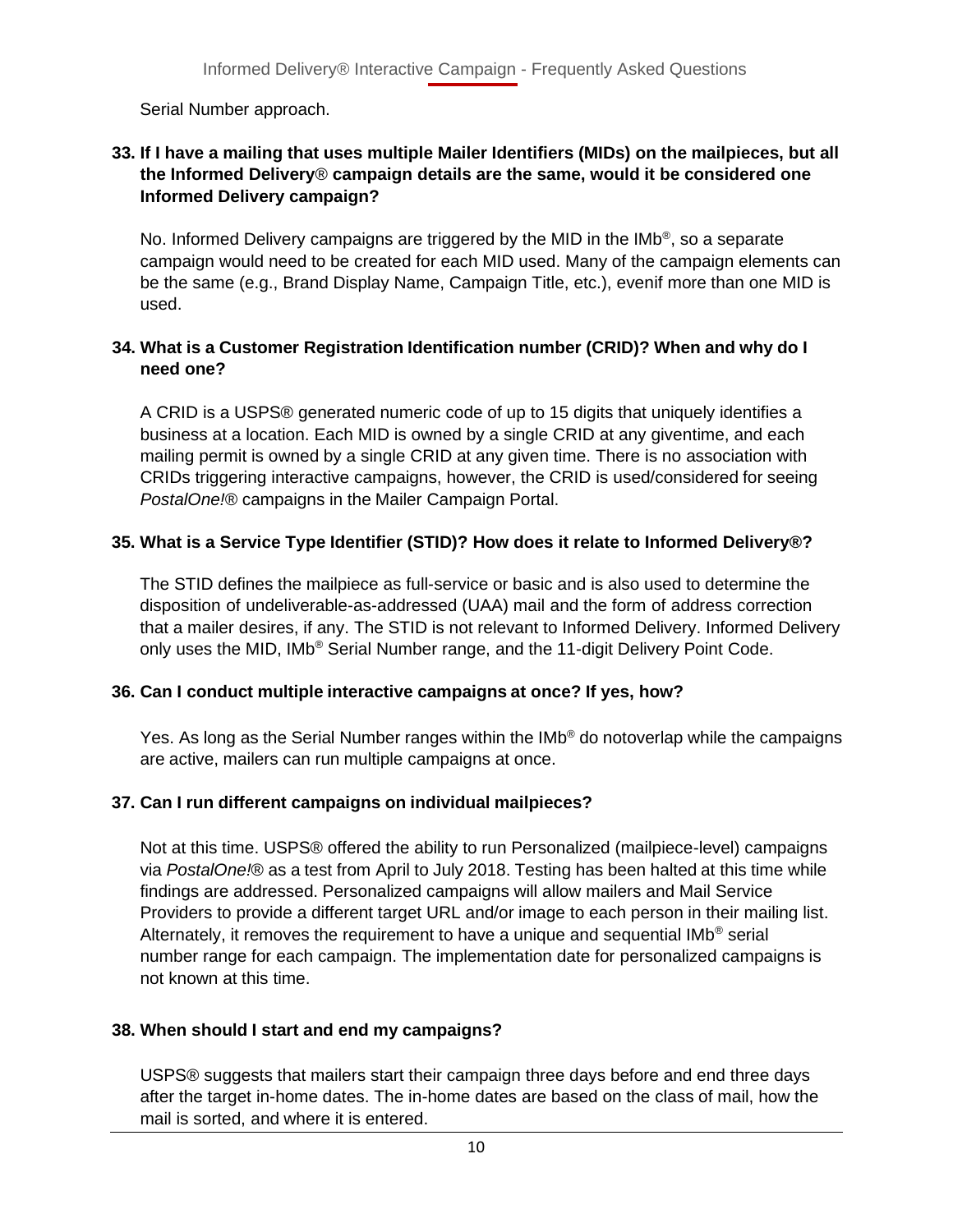# <span id="page-10-0"></span>**39. What makes a campaign unique?**

A unique campaign consists of a unique campaign code, different start and end dates, customized image(s), and a URL that links to online digital content that is clickable by Informed Delivery® users.

#### <span id="page-10-1"></span>**40. What are Ride-along Images and Representative Images? Are both images required for an interactive campaign?**

A Ride-along Image is a color image provided by the mailer that is clickable/interactive for the user through the provided URL. The Ride-along Image URL is also used in the "Learn More" link in the interactive campaign. The Ride-along Image is placed below the grayscale scanned image or Representative Image in the Informed Delivery email notification and dashboard.

A Representative Image is a color image chosen by the mailer that is used in lieu of a flatsize image or in place of a grayscale letter-size image (grayscale images of flat-size mail are not provided at this time). The Representative Image is not clickable/interactive.

The Ride-along Image is always required. A Representative Image is required for campaigns on flat-size pieces. Regardless of the images used, a single target URL is required to conduct an interactive campaign. For more information, reference the *Campaign Image Requirements* on the Informed Delivery for [Business](http://www.usps.com/informeddeliverycampaigns) Mailers website.

# <span id="page-10-2"></span>**41. Are there specific creative requirements for Ride-along Images and Representative Images?**

For information about specifications (e.g., file type, file size, dimensions) for supplemental content, reference the *Campaign Image Requirements* on the [Informed Delivery for](http://www.usps.com/informeddeliverycampaigns) [Business Mailers](http://www.usps.com/informeddeliverycampaigns) website.

# <span id="page-10-3"></span>**42. What URL can I use for my campaign and how can I track click-throughs?**

USPS® requires a simple URL, such as *https://companyname.com*; however, mailers can send their customers to a unique page within a website if they wish. A unique URL allows mailers to track their click-throughs using any type of analytics tool. USPS® tracks clickthroughs by putting a "tag" in front of the URL provided by the mailer. USPS strongly suggests that mailers use a unique URL within the Informed Delivery® campaign—one that is not used elsewhere in marketing materials or printed on the mailpieces—so that mailers can best measure results.

#### <span id="page-10-4"></span>**43. What is the URL Parameters feature?**

Informed Delivery has released a system update to send campaign Mailer ID (MID) and Serial Number information in the form of URL parameters when consumers click on interactive campaign Target URLs. This update enables additional data to be captured, allowed mailers to better understand Informed Delivery driven referrals. Additionally, this update enables Target URL webpages to be dynamic based on campaign MID and Serial Number.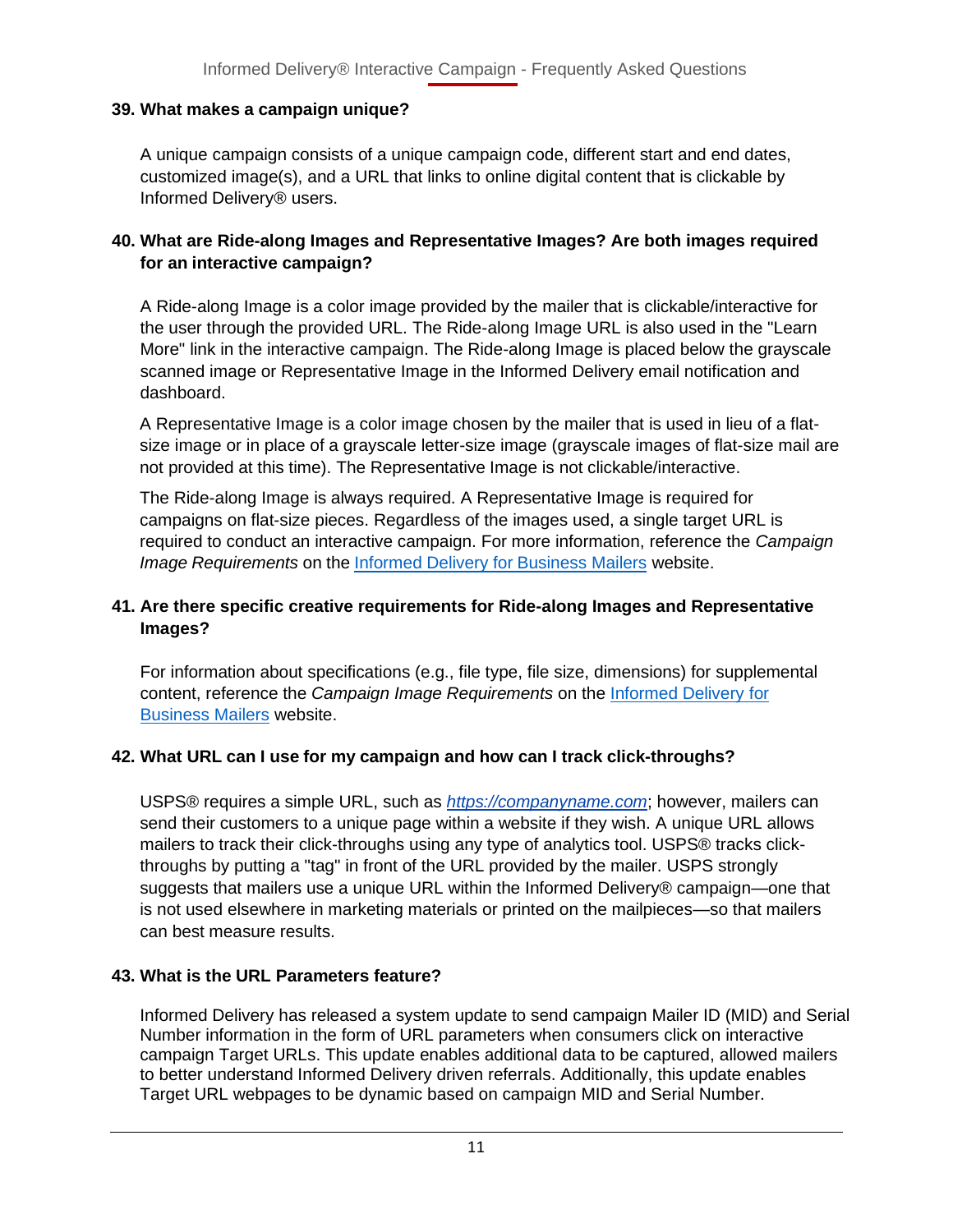Informed Delivery now appends the MID and Serial Number to the end of the mailer-provided campaign Target URL as parameters for all interactive campaigns.

If the campaign URL is a redirect, the end destination URL must be entered as the Target URL for the interactive campaign.

As of October 29, 2021, mailers can opt out of URL parameters at a campaign level by selecting the option to disable URL parameters for a campaign submitted through the Mailer Campaign Portal (MCP).

# <span id="page-11-0"></span>**Campaign Data**

#### <span id="page-11-1"></span>**44. What sort of data will mailers get from USPS®? Do mailers have to share data with USPS?**

Both Pre- and Post-campaign Analyses are available to mailers for their personal business analysis use. See the *Interactive Campaign Guide* on the [Informed Delivery for Business](http://www.usps.com/informeddeliverycampaigns) [Mailers](http://www.usps.com/informeddeliverycampaigns) website for more information. USPS is interested in receiving feedback from mailers on system functionalities as well as information on any additional lift or return on investment that they see from participating in Informed Delivery® campaigns. Mailers are not required, however, to share data beyond what is needed to initiate a campaign.

#### <span id="page-11-2"></span>**45. What type of Pre-campaign data does the Postal Service® provide participating mailers?**

Organizations have the opportunity to use the Mailer Campaign Portal (regardless of chosen campaign submission method) to conduct an optional Pre-campaign Analysis that allows them to evaluate their campaign reach. See our *Interactive Campaign Guide* on the Informed Delivery for [Business Mailers](http://www.usps.com/informeddeliverycampaigns) website for more information.

#### <span id="page-11-3"></span>**46. How long is campaign data available to organizations in the Mailer Campaign Portal?**

As of October 2019, Post-Campaign reports in the Post-Campaign Analysis section of the Mailer Campaign Portal are automatically removed from the Portal 30 days after their completion date timestamp. Incomplete reports that are not automatically removed can be manually deleted by the user. Examples of incomplete reports include those labeled as "In-Process" or "An error occurred while processing the report. Please try again later."

#### <span id="page-11-4"></span>**47. What type of Post-campaign data does the Postal Service® provide participating mailers in the Summary Report?**

For specific information about information provided in Post-campaign Analyses, reference the *Interactive Campaign Guide* on the Informed Delivery for [Business](http://www.usps.com/informeddeliverycampaigns) Mailers website.

#### <span id="page-11-5"></span>**48. What type of Post-campaign data does the Postal Service® provide participating mailers in the Detailed Report?**

See the *Interactive Campaign Guide* on the [Informed Delivery for Business Mailers](http://www.usps.com/informeddeliverycampaigns) website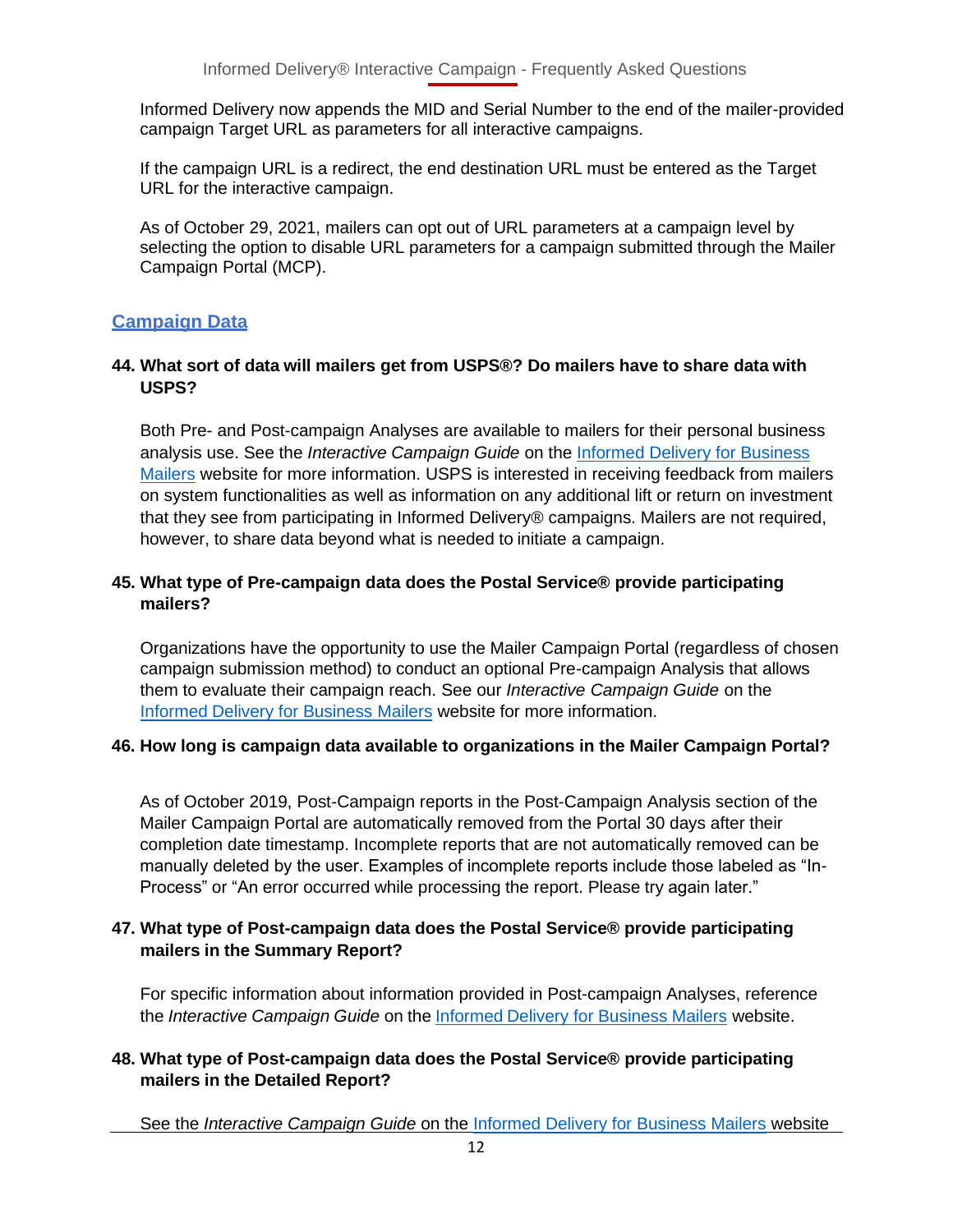for more information regarding Post-campaign Analyses.

#### <span id="page-12-0"></span>**49. In my Summary Report, why might the campaign email open rate be irregularly high (e.g., over 100%)?**

A campaign's email open rate may seem irregularly high if open rates are looked at on a daily or weekly basis, as opposed to holistically over the entire campaign.

#### <span id="page-12-1"></span>**50. In my Summary Report, why might the percentage of physical pieces included in email seem irregularly high (e.g., over 100%)?**

The percentage of physical pieces included in email is calculated by dividing the number of emails by the number of physical pieces. A single mailpiece can be sent to a Delivery Point (address) with two or more email-enabled Informed Delivery users. In this case, multiple email notifications are sent containing the same mailpiece image and campaign.

# <span id="page-12-2"></span>**Mailer Campaign Portal Questions**

#### <span id="page-12-3"></span>**51. Is the Mailer Campaign Portal available to all interested organizations?**

Yes. All mailers, Mail Service Providers (MSPs), and organizations can access the Mailer Campaign Portal via the [Business Customer Gateway \(BCG\)](https://gateway.usps.com/eAdmin/view/signin) to begin conducting Informed Delivery® campaigns. Reference the *Mailer Campaign Portal User Guide* on the [Informed](http://www.usps.com/informeddeliverycampaigns) Delivery for [Business](http://www.usps.com/informeddeliverycampaigns) Mailers website for information about how to navigate the Portal.

#### <span id="page-12-4"></span>**52. How can I access the Mailer Campaign Portal?**

All mailers with a [Business Customer Gateway \(BCG\)](https://gateway.usps.com/eAdmin/view/signin) account can navigate to the Mailer Campaign Portal. To access the Portal, organizations must log in to the BCG by entering a valid username and password in the corresponding fields; the Portal can be found under the "Other Services" tab. Users requesting a Business Service Administrator (BSA) role in BCG will require an initial approval from the USPS. For support with BCG functionality, contact the *PostalOne!*® Help Desk at 1-800-522-9085 or by email at [Postalone@usps.gov.](mailto:Postalone@usps.gov) For Mailer Campaign Portal support, contact [USPSInformedDeliveryCampaigns@usps.gov.](mailto:USPSInformedDeliveryCampaigns@usps.gov) At this time, use of the Portal indicates acceptance of its known defects (see Q52).

#### <span id="page-12-5"></span>**53. How can I upload files to conduct a Pre-campaign Analysis?**

Mailers can initiate this optional report on the "Welcome Page" of the Portal or under the "Campaigns" tab. This report provides mailers with the opportunity to evaluate their campaign reach and see how many Informed Delivery users there are within a particular mailing list at a given point in time. The file is comprised of 11-Digit Delivery Point ZIP Codes™ from the IMb. For a listing of specific criteria for creating this file, reference the *Interactive Campaign Guide* on the [Informed Delivery for Business Mailers](http://www.usps.com/informeddeliverycampaigns) website. If an invalid file is uploaded in the Mailer Campaign Portal, the mailer will receive an error message explaining the file issue(s) that prevented a successful upload.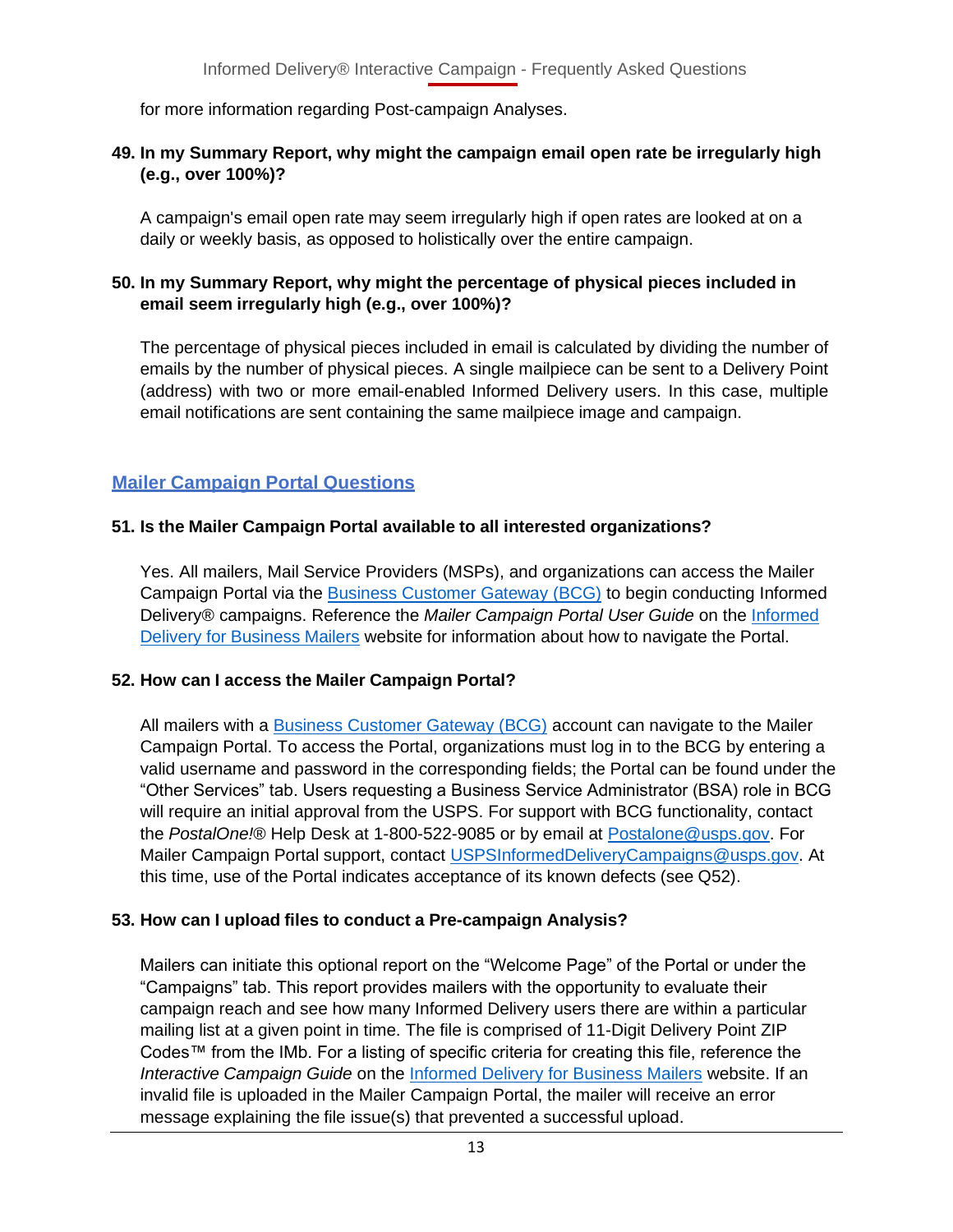# <span id="page-13-0"></span>**54. How do I view Post-campaign Analyses in the Mailer Campaign Portal?**

The Summary Report and Detailed Report are available via daily batch reporting on the Post-campaign Analysis tab. More information on navigating to Post-campaign Analyses is available in the *Mailer Campaign Portal User Guide* on the [Informed Delivery for Business](http://www.usps.com/informeddeliverycampaigns) [Mailers](http://www.usps.com/informeddeliverycampaigns) website.

#### <span id="page-13-1"></span>**55. I am using vendor software (e.g., Quadient, BCC, etc.) to submit my Informed Delivery interactive campaigns via** *PostalOne!***. Can I access Post-campaign reports in the Mailer Campaign Portal or does the software provider have to provide the reports for me?**

Post-Campaign reports are only available via the Mailer Campaign Portal. Campaigns submitted via *PostalOne!*, including those entered using vendor software, will appear in the *submitter's* Mailer Campaign Portal dashboard for the purposes of viewing, cancelling, or reporting - if the proper fields in the *PostalOne!* campaign files are completed. For example, the mailer or Mail Service Provider (MSP) who submits the campaign must:

- Use their own mail preparer MID, mail preparer CustomerRegistration Identification number (CRID), and submitter CRID.
- Fill in the mail owner MID and mail owner CRID.
- Use their own MID/CRID to log into the Mailer Campaign Portal to view, cancel, and report on campaigns.

Please note: If a MSP submitted a campaign on a mail owner's behalf, the MSP will have to provide the reports to the mail owner.

# <span id="page-13-2"></span>**Known Defects and Observations**

#### <span id="page-13-3"></span>**56. What are the known defects and observations?**

The Postal Service® has identified several defects and observations related to the Mailer Campaign Portal and reports that it is working to resolve and improve. **None of these defects or observations affect an organization's ability to conduct a campaign**, however, they can impact other parts of the Informed Delivery® campaign entry experience, including reporting. All of these defects are scheduled to be fixed in future releases. These defects and observations include:

- Reports:
	- i. Pre-campaign Reports are considered "timed-out" if they have not completed processing in 24 hours. Delete these queries and ensure each file is ≤102,400 KB (or 100MB). Users may need to size these reports to 30MB or less to complete processing.
	- ii. Post-campaign Summary Report:
		- 1. In some cases, the number of emails that are populating is greater than the number of physical pieces. The general determination is that this happens most regularly with smaller volume campaigns. We also see this with mailing lists that include customers that have recently moved. As a result, if a user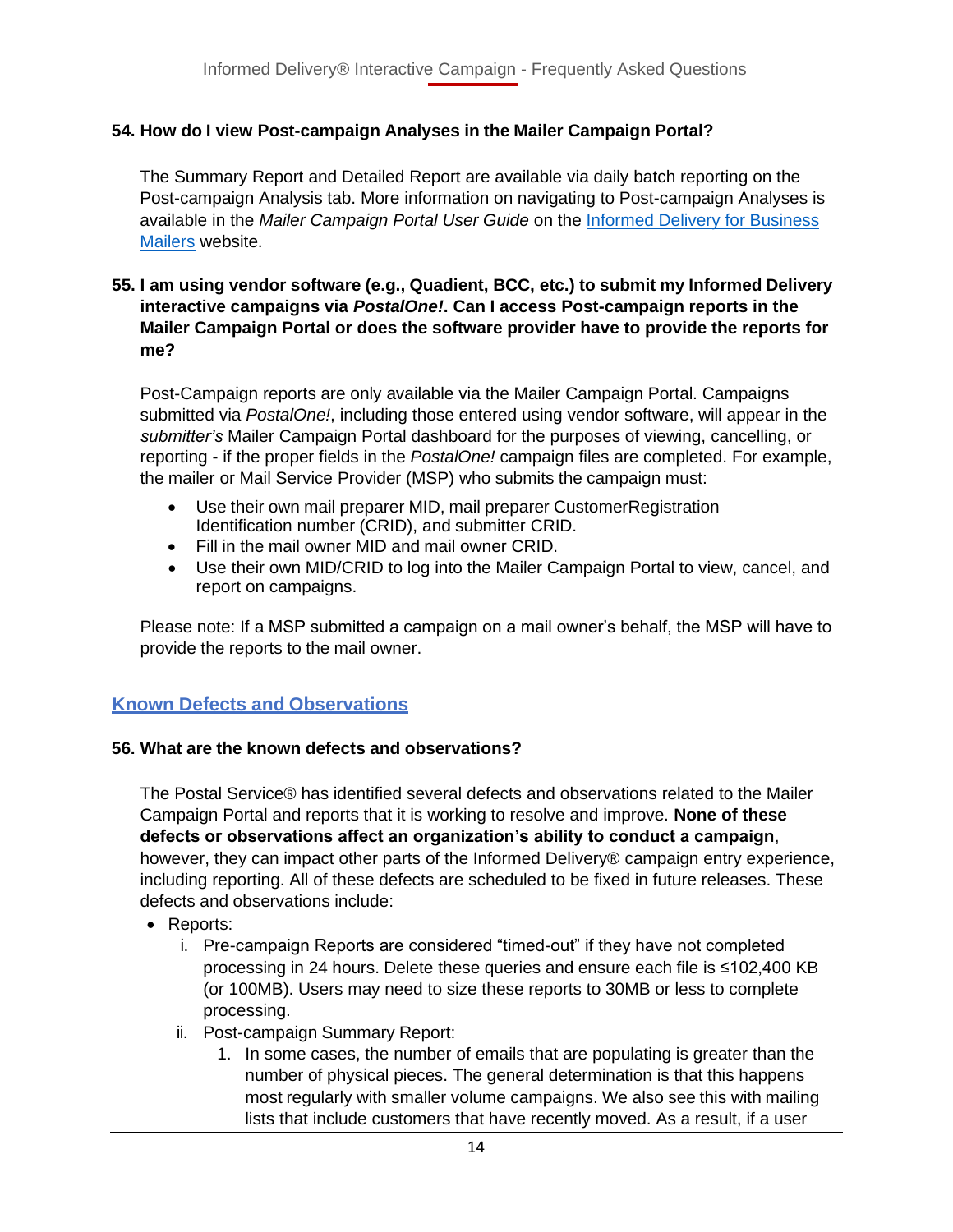has multiple accounts (similar ZIP11, email address combination) this can result in the user receiving multiple emails for the same mailpiece.

- 2. In some instances, campaign reports show very high email open rates (over 100%). The general determination is that this happens most regularly with smaller volume campaigns.
- iii. Post-campaign Detailed Report:
	- 1. MID\_Serial (Column J) is presented in scientific notation instead of a number. With newer versions of Excel, you can just change the Format of this column to a number. If that does not work, save the file as CSV and then import it into Microsoft Excel. Instructions on how to complete this type of task are included in the Appendices of the *Interactive Campaign Guide*. Leading zeroes are not included in either the MID or Serial Number fields, which are combined for this column.
	- 2. Mailpiece ID (Column L) is presented in scientific notation instead of a number. To resolve, select the column, right click, and reformat as a Number or follow the instructions as noted above.
	- 3. Email ID (Column N) is also showing as a scientific notation, however, resizing the column can resolve this issue. If not, follow the instructions as noted above.
	- 4. Record Type (Column T) is inaccurate for >10 pcs records. Please disregard this record type until this Record Type is removed.
	- 5. For any fields/columns showing ######, simply resize the column.
- General:
	- i. Access:
	- ii. If the [Business Customer Gateway \(BCG\) r](https://gateway.usps.com/eAdmin/view/signin)edirects a first-time user to the landing page when he or she attempts to login, it may be because the Portal isconducting an address validation check prior to entry. See Appendix A of our Mailer Campaign Portal User Guide on how to address this issue.Navigation:
		- 1. When creating a campaign, the text "Campaigns" appears as a breadcrumb in the upper left-hand corner and appears to redirect the user elsewhere—the hyperlink is not functional.
	- iii. Campaign Creation:
		- 1. In the Mailer Campaign Portal (MCP), the campaign Type inaccurately shows MID (or NON-SEQ) level when the campaign is actually SEQ (IMb® level). This is merely a display issue in the MCP; it does not impact the campaign itself or how it is running in production.
			- a. To avoid this defect, when you create a draft campaign that is expected to be SEQ (IMb level), include start and end IMb serial numbers in the draft campaign. If you do not have your serial number ranges when creating the draft campaign, it is recommended that you use a generic 000000-000001 or 000000000-000000001 serial number range as a placeholder (or some other type of generic series).
			- b. When a Draft campaign is created but the IMb Serial Number Range is not populated initially, the campaign "Type" (which can be MID or SEQ) may still show as MID—even if the campaign is subsequently updated and submitted with a Serial Number Range.
	- iv. Campaign URL:
		- 1. The Representative image section in the MCP allows for URL—this URL is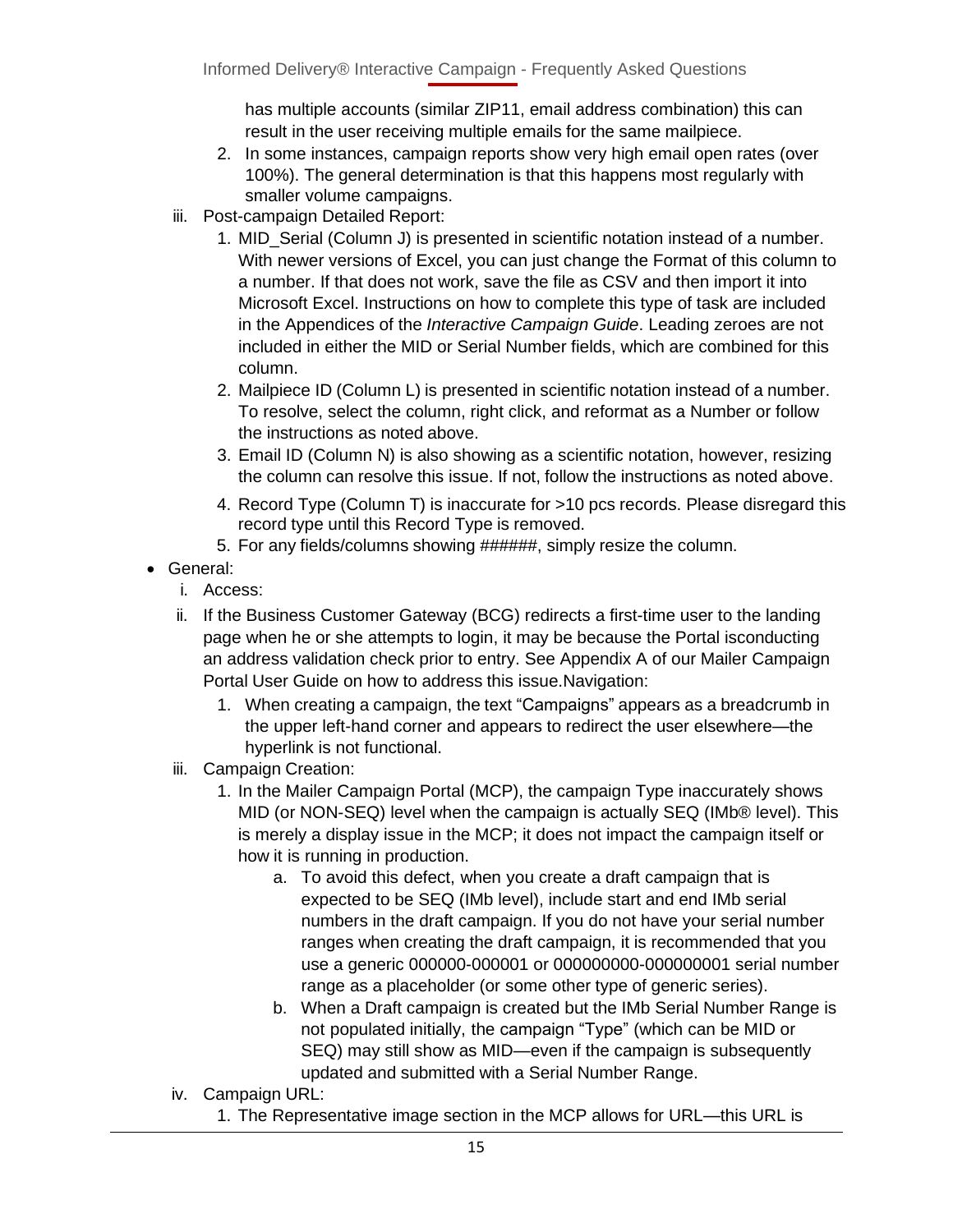ignored if entered. Only a single URL is allowed per campaign.

- v. Campaign Submission:
	- 1. If you submit a campaign near the submission deadline (12:59 PM local time the day before the campaign start date), the Mailer Campaign Portal may generate an error incorrectly stating that campaigns must be submitted prior to noon ET to start the following day. Mailers can ignore this error. Campaigns may be successfully submitted until 12:59 PM local time the day before the start date.
	- 2. Some mailers have reported issues when submitting a campaign near the submission deadline (12:59 PM local the day before the campaign start date). USPS suggests uploading a campaign at least half an hour prior to this deadline as a precautionary measure.
	- 3. After a user has uploaded a valid Ride-Along Image and has progressed to the next screen, if the user clicks on "Edit Description" and then "Save as Draft", the Ride-Along Image is not retained. It is recommended that you avoid editing images and campaign description information when you are building the campaign. If you notice that images have not been retained, re-upload and insert them into the campaign. Then immediately Save as Draft or Save and Continue without clicking "Edit Description" first.
	- 4. If your campaign didn't activate, it's likely that you encountered a rare defect within the Mailer Campaign Portal related to campaign activation. The campaign stays in Submitted status and does not change to Active status. We recommend checking your campaign status on its start date to validate that it has activated.
	- 5. Sometimes when a campaign is submitted, the user will suddenly see one or more duplicates of that campaign in their MCP dashboard. We are currently researching this anomaly.
	- 6. Campaign users cannot use the registered trademark symbol (®), copyright symbol (©), or trademark symbol (™) in the "Brand Display Name" when creating a campaign. If a registered trademark or copyright symbol is included in the Brand Display Name, the user will not be able to advance by clicking "Save and Continue". If a trademark symbol is included in the Brand Display Name, the user will be able to advance, but the symbol will be converted to a question mark (?).
- vi. Templates:
	- 1. Users are unable to delete a template by selecting "Delete" from the Action drop-down on the right of each template. Users can delete a template by clicking into the template and selecting "Delete" from the Action drop-down at the top of this screen. This temporary solution works in the Chrome and Internet Explorer web browsers, however, it may not work in all browsers (for example, Firefox).
- vii. Production Notifications:
	- 1. In addition to decreased overall visibility, even if a flat-size mailpiece receives a scan event, due to a sortation issue, consumers may not receive the campaign or associated message via email (it would only be posted to their dashboard).